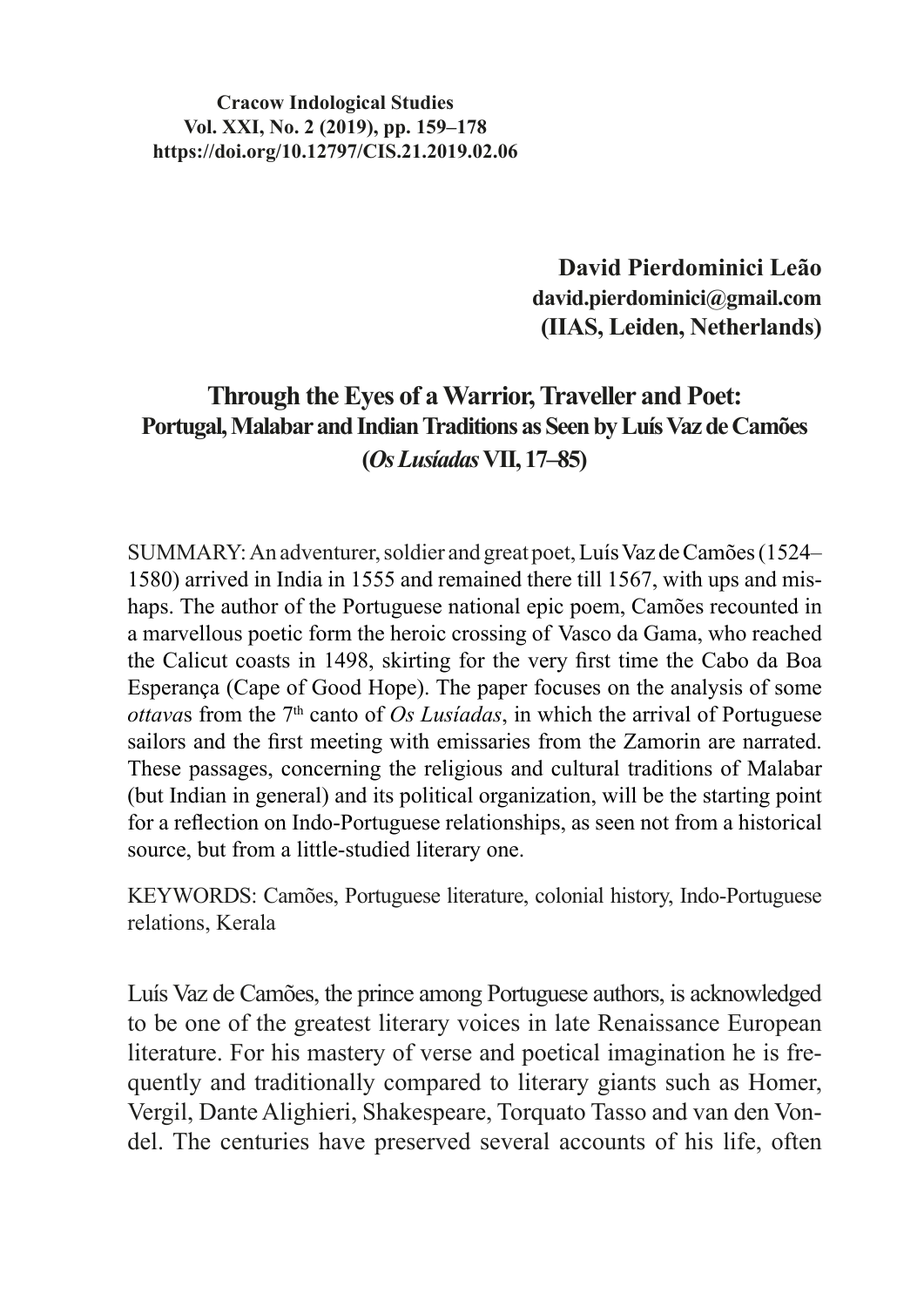mixed with fabulous and unrealistic details. Despite the great amount of information about Camões's biographical vicissitude, his figure is shrouded in a sort of mystery, clouded in fact by a legendary aura and anecdotal tales carried by biographers over the ages.<sup>1</sup> To begin with, for instance, there is no certainty about the birth date of the Portuguese *poeta laureatus*: according to different sources, the dating swings between 1524 and 1526. Even his birthplace is not sure; some biographies place it in Lisbon, other in Alenquer and Santarém, the centres of the paternal and maternal branches of his family.<sup>2</sup> Nothing certain is known about Camões's childhood. It seems probable that all of the poet's education took place in Coimbra at the Faculty of Arts and Humanities of the university, which constituted the major centre of Portuguese culture and one of the most influential formative academies during the humanistic era.

His aristocratic birth facilitated the access of the young talented poet into the courtly life of the capital when the country was ruled by King Dom João III (1502–1557). Nevertheless, his choleric nature and intemperance started to damage his position and the favour Camões found in the ruler. The poet's crusty behaviour and many illicit loves forced him to abandon Lisbon and take refuge in the neighbouring areas. Shortly after, probably in 1547, Camões embarked on a military campaign in Africa. Legend has it that the poet lost an eye during a battle in Ceuta.<sup>3</sup> In 1548 he finally returned to Lisbon, where he lived in desperate economic conditions. There, because of a fight with a hostler during a religious festival, Camões decided to leave for India in order to avoid capture and imprisonment. The poet reached

<sup>&</sup>lt;sup>1</sup> For the following schematic account of Camões's life— thematics beyond the scope of the present paper—I make reference to Saraiva 1978.

<sup>2</sup> Alenquer is nowadays a Portuguese municipality in the Estremadura district; Santarém is the principal centre of the ancient Ribatejo area.

Camões is traditionally portrayed without the right eye in a series of unofficial and mythical illustrations; despite the legend, the author's presence in Ceuta is remembered in the elegy *Aquela que de amor descomedido* (Cidade 1973: 410–412), dedicated to Antão de Noronha.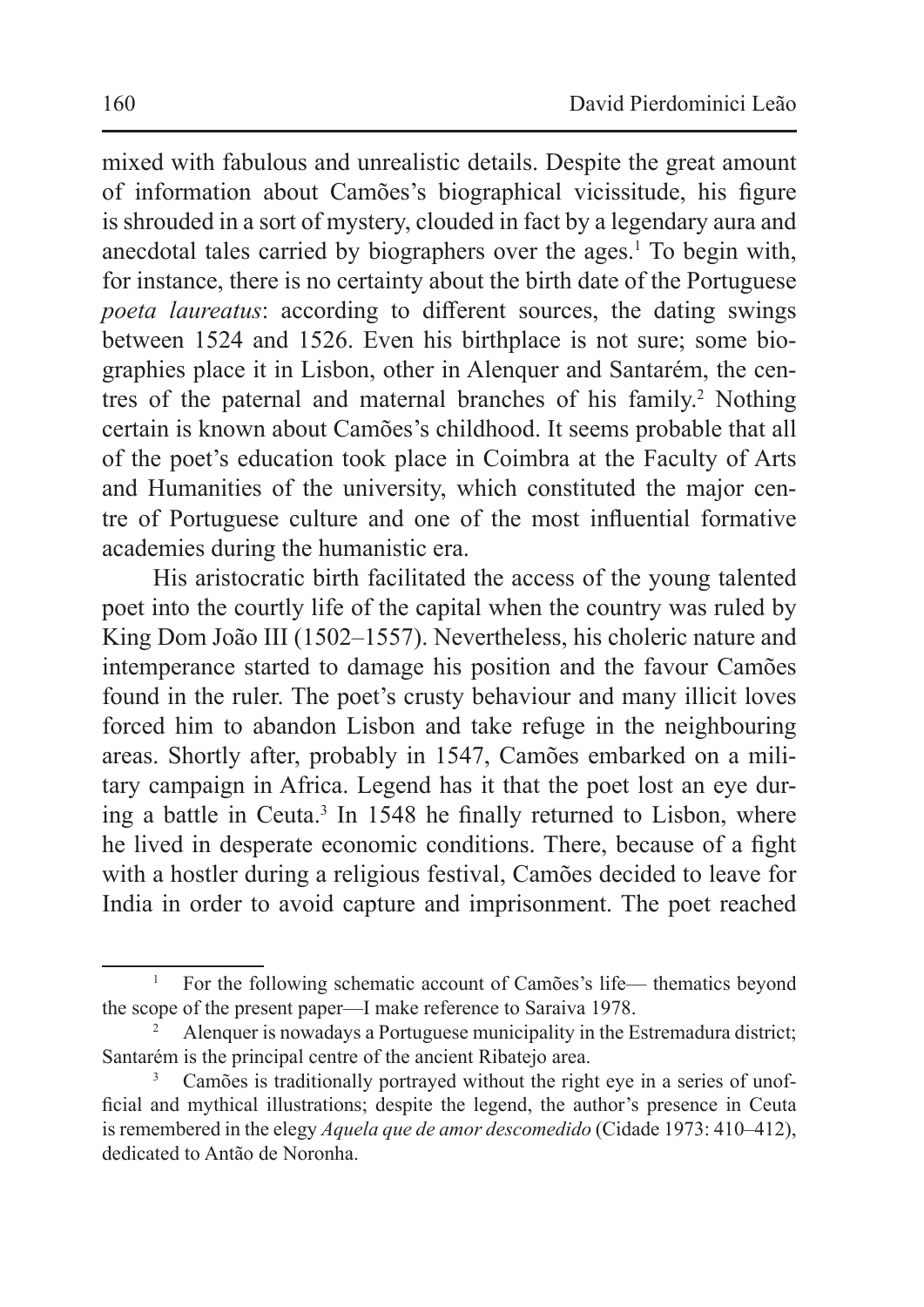India in 1554, where he took part in several military actions in which he distinguished himself. Due to received honours, the new governor of Portuguese India, Dom Francisco Barreto (1555–1558),<sup>4</sup> decided to send Camões to Macao, a diplomatic appointment, from which he would be soon removed. The years 1554–1561 were a time of tragic wanderings and misfortune. Returning to Goa from China, he was shipwrecked and lost all his possessions, except for the manuscript of his immortal poem, *Os Lusíadas*. In the following decade (1561–1567) Camões was again in Goa, ruled then by Dom Francisco Coutinho. Due to debts contracted in Macao, the poet was arrested and imprisoned. During his isolation, he dedicated his efforts to the composition of his masterpiece. In 1567 he embarked on a journey to Portugal. After a new, but brief detention in Mozambique, and after seventeen years of absence, Camões reached the capital, having already completed his poem. But the poet was by now completely forgotten. He will spend the rest of his life in general indifference and will die in 1580, probably of plague. Despite the exquisite character of his several poetical compositions, Camões's literary glory is embodied by his *magnum opus*, *Os*  Lusíadas, "The Lusiads".<sup>5</sup> This is an epic poem in ten cantos composed in Homeric fashion, focused on a fantastical interpretation of Portuguese voyages of discoveries at the end of the 15th century. The main nucleus is preceded by a lengthy description of Portuguese history, from the reign of Dom Afonso Enrique (1109–1185) to the Spanish conquest and the formation of the Iberian union under the Habsburg monarchy (1580). *Os Lusíadas* is dedicated to King Dom Sebastião I (1554–1578), the last monarch of the Avíz

<sup>&</sup>lt;sup>4</sup> The poet, while in India, celebrated the appointment of the  $18<sup>th</sup>$  governor with the composition of one of his most notable works, the *Auto de Filodemo*.

<sup>5</sup> The poem was published in Lisbon in 1572, with the caption "Os/ Lusiadas/ de Luis de Ca/mões/ Com privilegio /Real/ Impressos em *Lisboa*, com licença da/ Sancta Inquisição, & do Ordina/ rio: em casa de *Antonio*/ *Gõçalves* / Impressor/ 1572". For studies and general appreciation on the epic poem see Hart 1962 and Monteiro 2010: 119–132.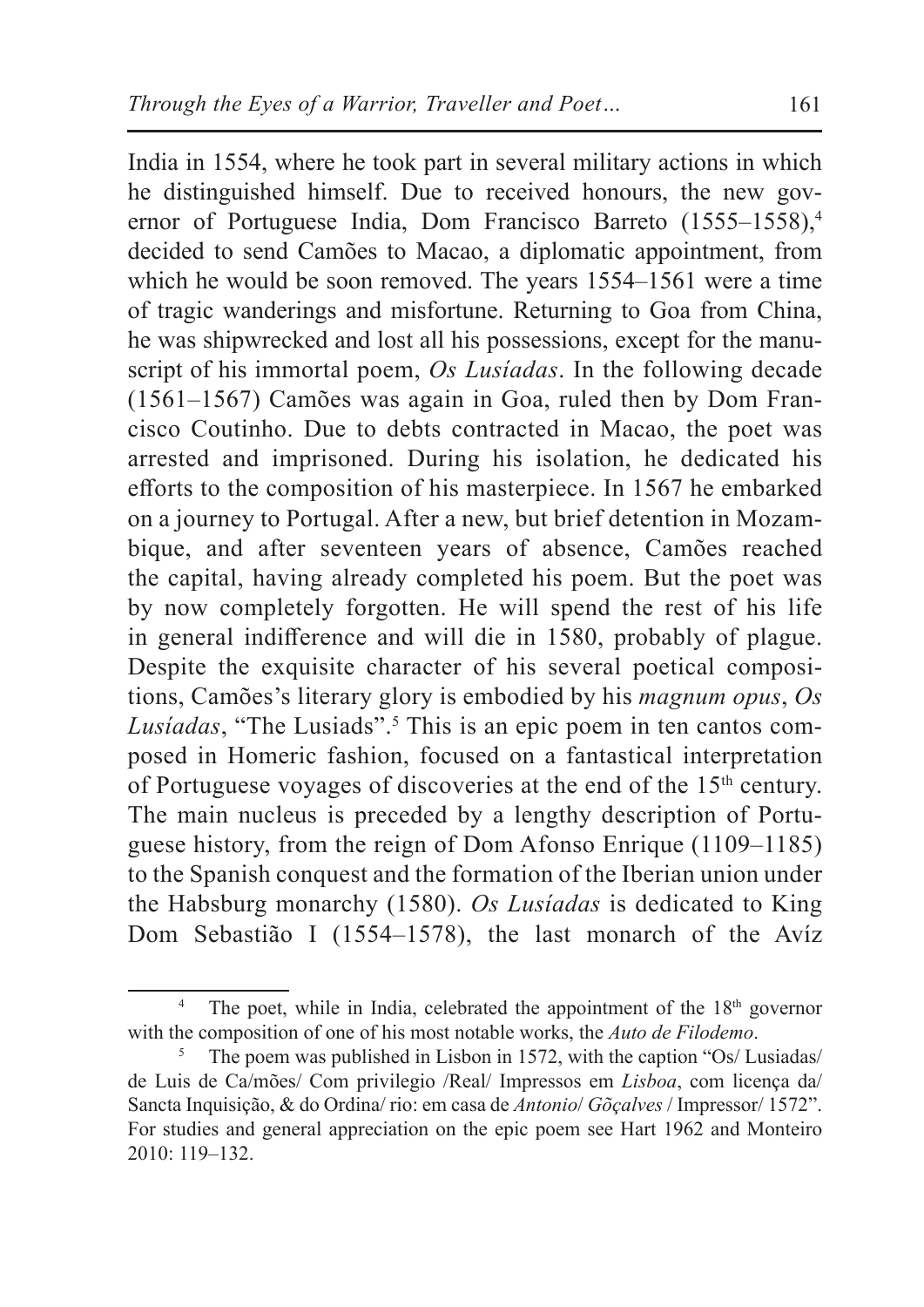dynasty  $(1385-1580)$ .<sup>6</sup> The centre of the epic poem is devoted to the narration of the journey of Vasco da Gama (1448–1524), the Earl of Vidigueira and Admiral of the Indian Ocean, who, after having skirted the Cape of Good Hope in 1497, reached Kozhikode (Calicut) in 1498 and settled the first Portuguese trading post on the Indian subcontinent.<sup>7</sup> The 7<sup>th</sup> canto of *Os Lusiadas* opens with the arrival and the entrance of Portuguese ships into Calicut harbour. Starting from *ottava* 17, Camões interrupts his narration in order to offer a general description of India, with an accentuated humanistic flavour. Quoted below is the related stanza:8

*Além do Indo jaz e aquém do Gange Um terreno mui grande e assaz famoso Que pela parte Austral o mar abrange E pera o Norte o Emódio cavernoso. Jugo de Reis diversos o constrange A várias leis: alguns o vicioso Mahoma, alguns os Ídolos adoram, Alguns os animais que entre eles moram*. || L. VII, 17 ||

Beyond the Indus river and on this side of the Ganges there is a very big and famous land, lapped by the sea in the South and in the North by the deep Himālaya. The yoke of many different kings leads to many beliefs: some worship the vicious Muhammad, some idols, while others animals which live among them.

The young king died at the age of 24 in the disastrous battle of Alcazarquivir (Morocco) in 1578, while Portugal was fighting against al-Maghrib al-Aqṣā Sultan Abū Marwān ʿAbd al-Malik I al-Saʿdī (1576–1578). For a reference to this fundamental moment of Portuguese history please consult Livermore 1976: 151–158.

<sup>7</sup> A detailed account of the voyages of Vasco da Gama is unfortunately impossible on these pages; among the generous bibliography, the interested reader may find it useful to consult Ames 2008 and Subrahmanyam 1997. For direct contact with primary sources refer for instance to Ravenstein 1898.

<sup>8</sup> For the text of *Os Lusíadas* I make reference to the edition in Cidade 2007; I have made occasional use of a digital copy of the 1572 *editio princeps*. All the translations in the present article are by the author.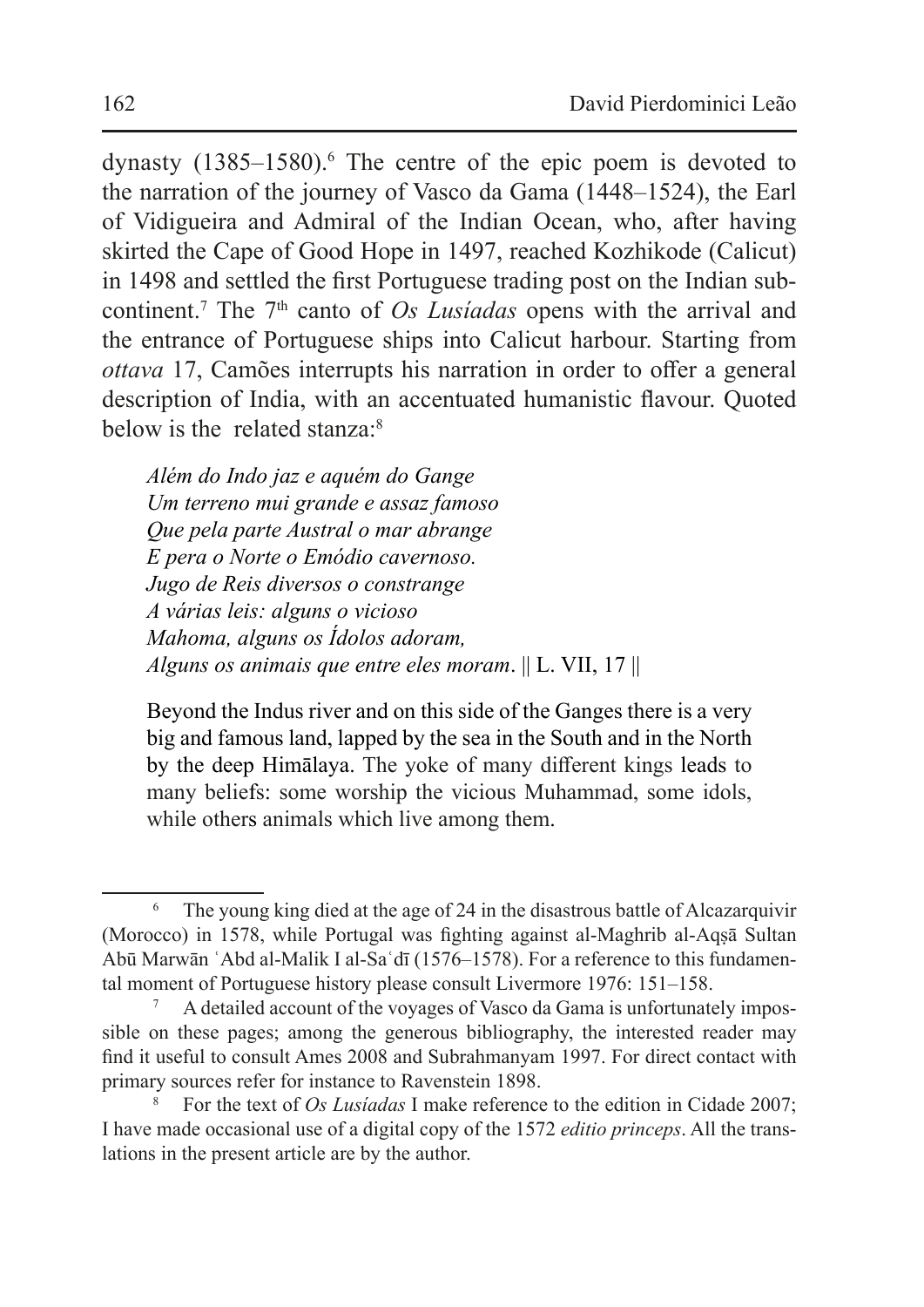This geographical depiction of the sub-continent, the borders of which are marked respectively by the presence of the Himalayan mountains in the north and by the ocean in the south, evidences the traditional topographical influence of western geography, which was highly developed thanks to Portuguese discoveries of that time (Burton 1881: 462). *Emódio* is indeed the Ptolemaic name used to denote the Himālaya, from that classical tradition which Camões certainly absorbed during his education at Coimbra University.<sup>9</sup> Following the same traditional western trend, the poet gives in *ottava* 19 a primary "anthropological" consideration related to the Indian population:

*…E junto donde nasce o largo braço Gangético, o rumor antigo conta Que os vizinhos, da terra moradores, Do cheiro se mantêm das finas flores. ||* L. VII, 19 *||*

[...] and just where the Gangetic stream is born, ancient legend has it that the inhabitants feed on the fragrance of marvellous flowers.

This fabulous statement is sustained by a clue which comes from ancient classical and Roman ethnography. The image of people from India feeding on flowers is drawn from the historian Pliny the Elder, who, quoting Ancient Greek author Megasthenes, described a particular Indian tribe. Below is a section from the seventh chapter of his *Naturalis Historia*:

*ad extremos fines Indiae ab oriente circa fontem Gangis Astomorum gentem sine ore, corpore toto hirtam vestiri frondium lanugine, halitu tantum viventem et odore, quem naribus trahant. nullum illis cibum nullumque potum, radicum tantum florumque varios odores et silvestrium malorum, quae secum portant longiore itinere, ne desit olfactus… ||* NH, VII, 25 *||*

<sup>9</sup> The term *Emódio* (Latin [*H*]*emodus*) was employed in the *Historia Naturalis* by Pliny the Elder (VI, 17, 21; Mayhoff 1906: 453) and referred to the mountain range of Ancient Persia.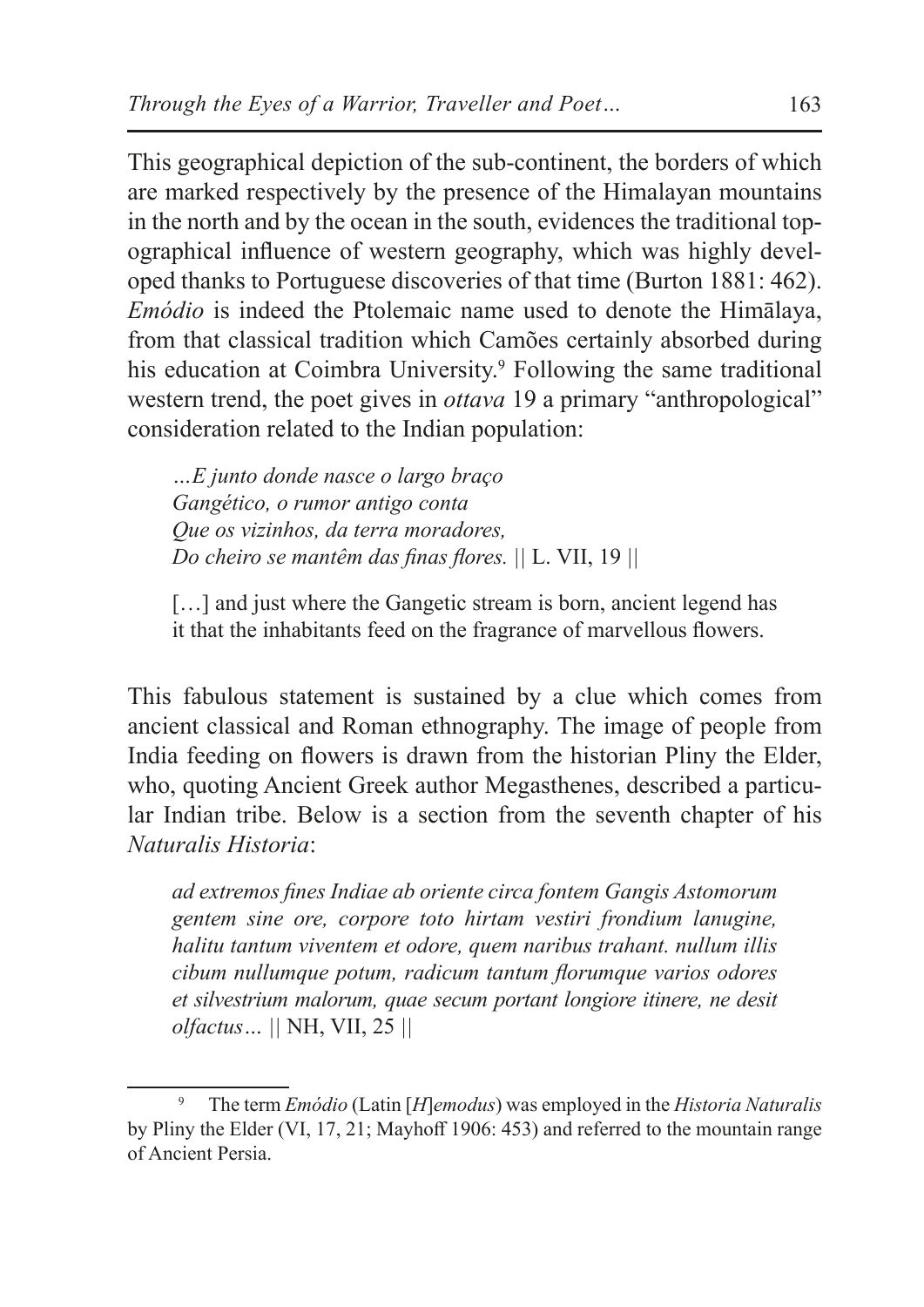At the extremity of India, from the east, and close to the sources of the Ganges, [there is] the tribe of the Astomi<sup>10</sup>, who do not have mouths, their hairy body covered by tree leaves. [These people] subsist only on the air and the fragrance, which they inhale through the nostrils. They support themselves upon neither food nor drink, but only on various smells of roots, flowers and berries, which they carry during a long journey, in order that they do not lack something to smell […].

After this legendary description, Camões reports the names of different Indian populations, who "de nomes e de usança/ novos e vários são" ("are very different for names and customs") and who are described again according to the usual classifications of the classical geography. The poet lists the Deliis, Patanes and Oriás, who were traditionally and respectively inhabitants of Northern India and the Gangetic Valley. Finally, there is mention of the Decanis, who, as the word obviously suggests, were residents of the Deccan plateau (*ottava* 20).

In the following stanza, after a brief and somehow unrealistic description of Indian ethnography, Camões drew a brief political scenario of the sub-continent, always using the same descriptive polarity between North and South which we have already perceived in the geographical section. The relative passage follows below:

*O Reino de Cambaia belicoso (Dizem que foi de Poro, Rei potente); O Reino de Narsinga, poderoso Mais de ouro e pedras que de forte gente. Aqui se enxerga, lá do mar undoso, Um monte alto, que corre longamente, Servindo ao Malabar de forte muro, Com que do Canará vive seguro. ||* L. VII, 21 *||*

<sup>&</sup>lt;sup>10</sup> The word Astomi is derived from Ancient Greek and means "without a mouth/teeth". Apart from the mythological account reported by Pliny, perhaps the detail of having no mouth can hypothetically be interpreted in a different way, namely denoting a different kind of language and the impossibility of mutual communication.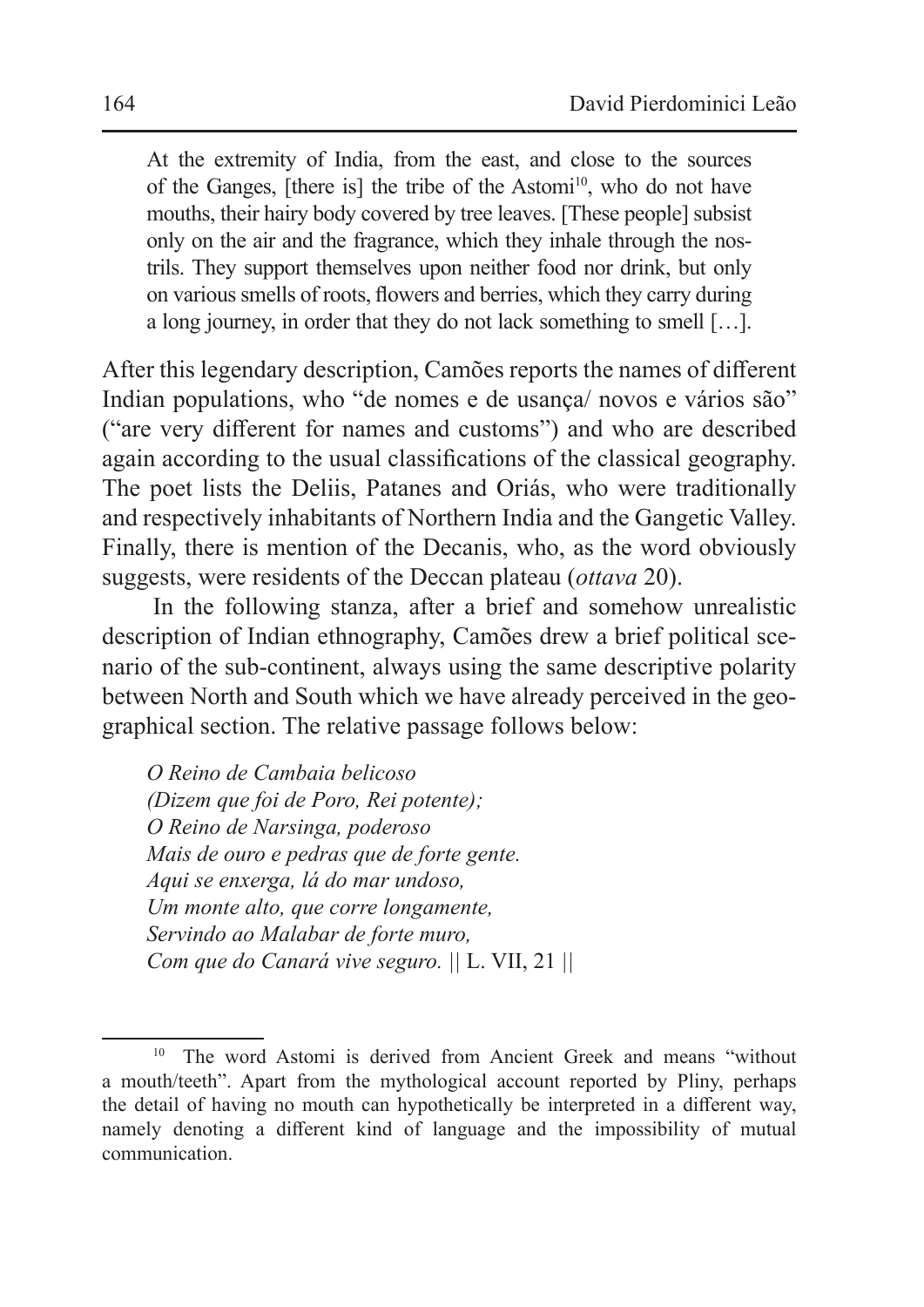The warlike kingdom of Cambaia (it is said to have belonged to the powerful King Porus); the reign of Narsinga, richer in gold and gems than in brave people. Beyond the wavy sea, one can see a big mountain, which lies in a large space, protecting the Malabar area and guarding it from Karnataka.

Porus, as is known, is the Latinization of the Greek name of the Paurava King who ruled in the 4th century BCE and who strenuously fought against the invasion of Alexander the Great, as narrated by historians Arrian (V, 29,2) and Curtius Rufus (VIII, 14), and referred to by polymath Plutarch (60) as well. Narsinga isthe Portuguese form for the Sanskrit Narasiṃha, a term which denoted the great empire of Vijayanagara (1336–1565), still surviving, even if in a weak condition, in Camões's time.11 After these introductory stanzas, and following the description of Vasco da Gama's entrance into Kerala, the author gave a brief account of the locality the Portuguese had just reached, Calicut:<sup>12</sup>

[…] *Aqui de outras cidades, sem debate, Calecu tem a ilustre dignidade De cabeça de Império, rica e bela; Samorim se intitula o senhor dela. ||* L. VII, 22 *||*

[...] here, among other cities, beyond any doubts, Calicut has absolute dignity, the first of the Kingdom, rich and wonderful; Zamorin is the Lord who rules over it.

<sup>&</sup>lt;sup>11</sup> The denomination of Narsinga (probably after the most famous and symbolical monument in Hampi, god Narasiṃha's monolithic statue) was already previously used, together with "*Bisnaga*", by two Portuguese traders and travellers, who visited Vijayanagara during the  $16<sup>th</sup>$  century, Domingo Pães and Fernão Nunes; consult Sewell 2012. If we consider the political situation of the South Indian Empire as contemporary to Vasco da Gama, the kingdom was then ruled by Immaḍi Narasiṃha (1491–1505). If contemporary to Camões, we must assume the rule by Aḷīya Rāmarāya (1542–1565), Kṛṣṇadevarāya's son-in-law and regent of the "puppetemperor" Sadāśiva (1542–1576), or by Tirumaladevarāya (1565–1572), the exiled king in Penukoṇḍa, after the havoc of Vijayanagara in 1565. For further details see Nilakanta Sastri 1958: 266; 278–286.

<sup>&</sup>lt;sup>12</sup> In reality, the Portuguese fleet did not land in Kozhikode, but in Kappad, a locality situated 18 km away from it.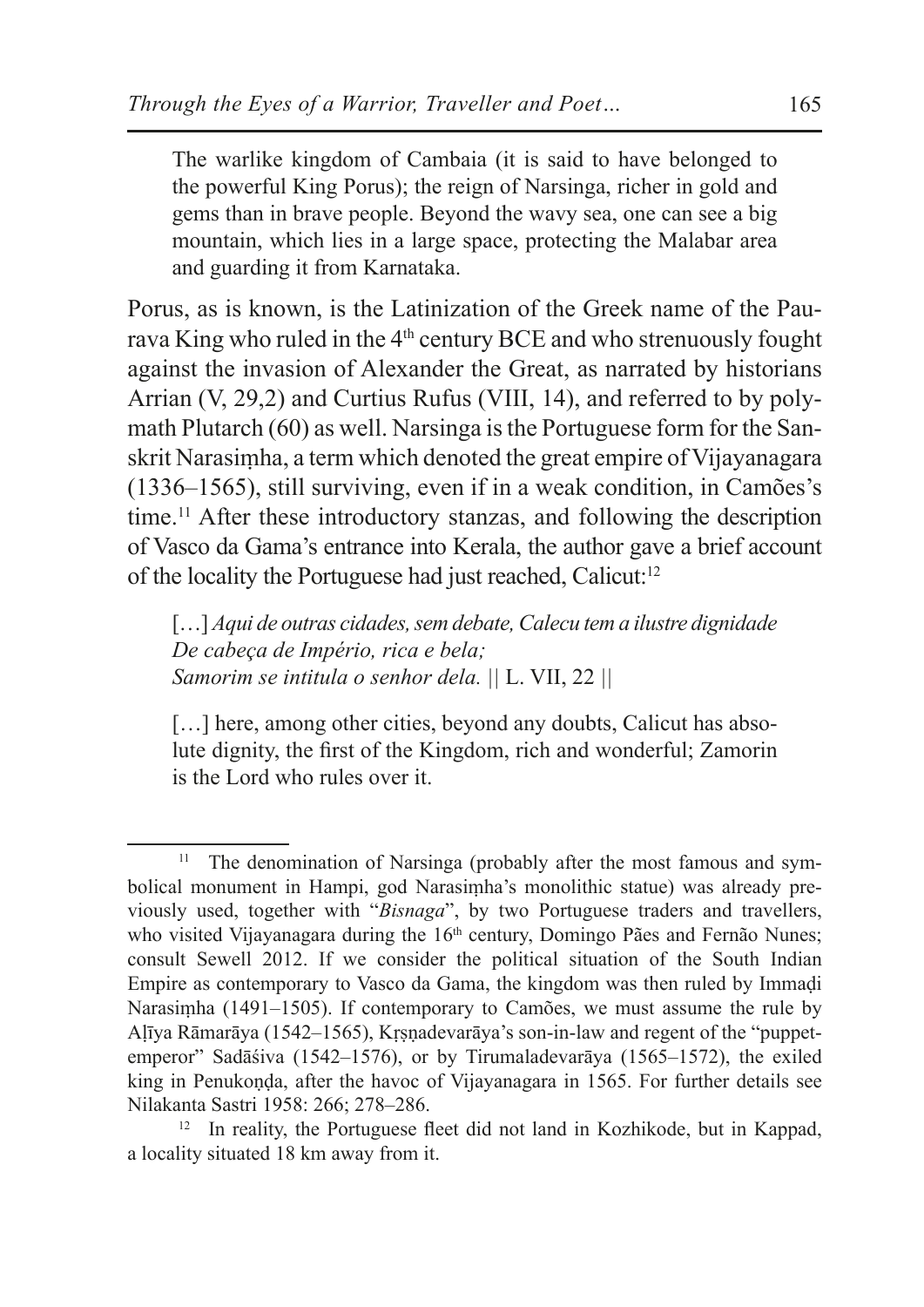Calecù is the ancient Portuguese form of the name Kozhikode, the most important and strategical point of the Malabar coast for trading purposes.<sup>13</sup> Zamorin is the Western variant of the title (*biruda*) used by the post-Cera Eraḍi rulers, namely Samutiri Manavikramarāja, who ruled over the area from the  $12<sup>th</sup>$  to the  $18<sup>th</sup>$  century. The powerful dynasty ruled over an independent area till 1766, when Mysorean Haider Ali defeated the Zamorin and absorbed the territory into his state. After the Third Mysore War (1790–1792), the Zamorins will be under the direct control of the East India Company till 1806.<sup>14</sup>

Starting from *ottava* 24, Camões introduced a turning point in the plot of his epic poem. In Calicut harbor, Portuguese sailors met with an obscure character, a certain Monçaide, an Arabian citizen of Kerala who is able to speak Portuguese and to communicate with Vasco da Gama and his men. After brief introductory speeches, Monçaide, now the guide of the adventurers, started to illustrate the mythical origins of Kerala and Calicut (*ottava*s 30–36).<sup>15</sup> Through his voice,

<sup>&</sup>lt;sup>13</sup> The name of Kozhikode is of uncertain origin. The Portuguese (and English) form of the toponym, Calicut, seems to derive from the Arabic *Qāliqūṭ* (as called for instance by Abū `Abd al-Lāh Muḥammad Ibn Baṭṭūṭa, the Moroccan 14<sup>th</sup> century traveller. Please consult Gibb 1994: 812).

<sup>&</sup>lt;sup>14</sup> For a comprehensive history of the Zamorins of Calicut consult Krishna Ayyar 1938, especially 138–220 for the complex relations between the local rulers and the Portuguese, and Raja 1966.

<sup>&</sup>lt;sup>15</sup> Camões, following an unspecified source, gave a curious account about the origin of Calicut and the Zamorin Kingdom (VII, 32–36). According to legend, in ancient times the whole Keralan area was ruled by an only monarch, Seramá Perimál; once, meeting at the harbour with some Arabian traders, he converted to Islam and decided to follow a pilgrimage to Mecca, where he would die. Before leaving, the sovereign would have divided his kingdom into small principalities, entrusted to the people; from one of these divisions, Calicut reign was born. Despite the probable character of unreliability of this account, it is noteworthy to observe how some contemporary Muslim sources speak in the same term. Zain al-Din, historian of the  $16<sup>th</sup>$ century, in his work *Tuhfat al Mujahii*, defined the Zamorin as "a friend for the Muslims", due to his patronage to the trading community of the Mappillas, one of the most consistent Muslim groups in Kerala still nowadays. The same scholar drew the origin of the community, asserting that a Malabar king, in 822 CE, converted to the Islamic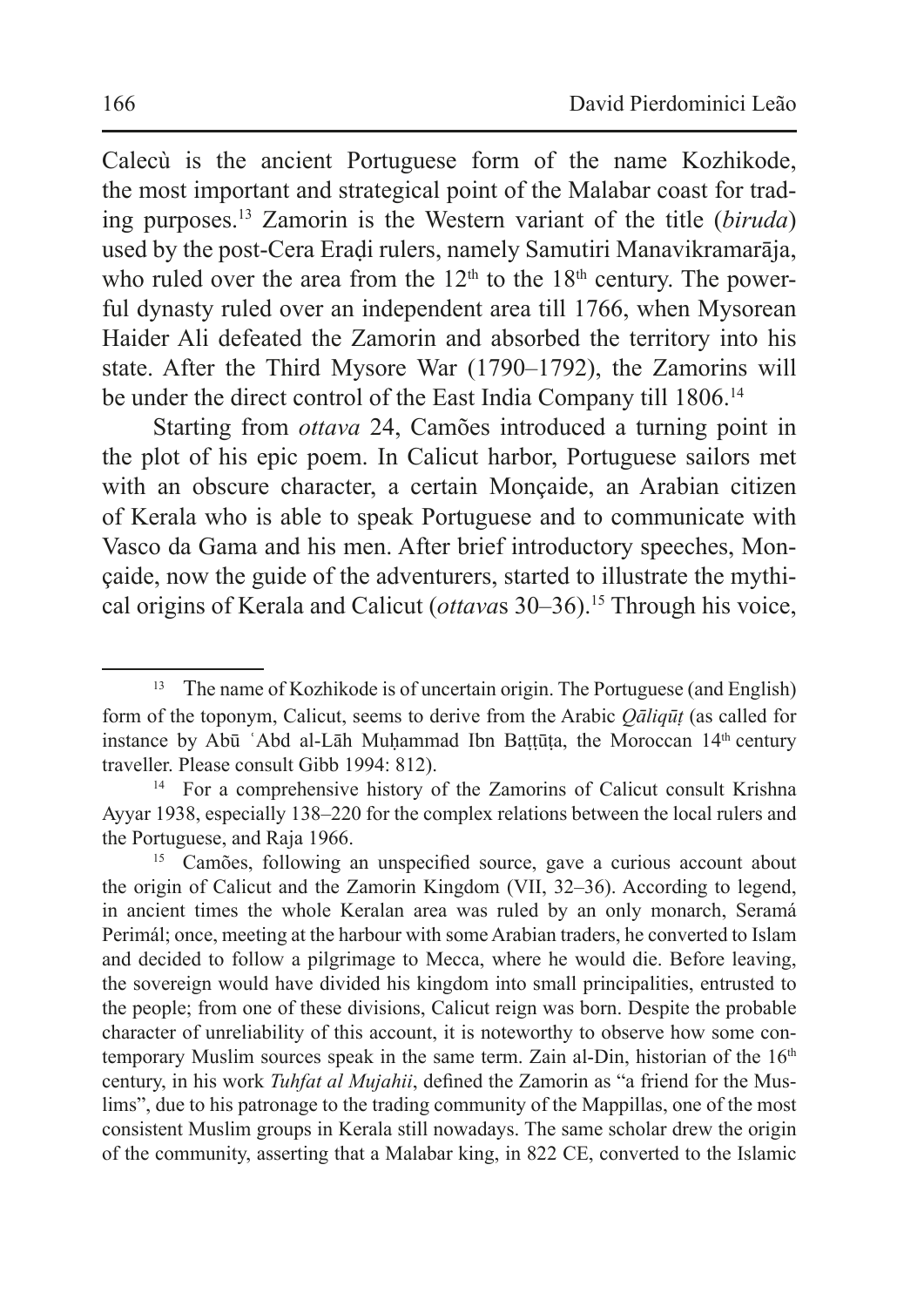the poet, after the geographical and ethnographical accounts, illustrated the "sociological" divisions of Malabar, or in general Indian, society. Below is the relative passage:

*A Lei da gente toda, rica e pobre, De fábulas composta se imagina. Andam nus e sòmente um pano cobre As partes que a cobrir Natura ensina. Dous modos há de gente, porque a nobre Naires chamados são, e a menos dina Poleás tem por nome, a quem obriga A Lei não mesturar a casta antiga. ||* L. VII, 37 *||*

The faith of all people, either rich or poor, is characterised by several fabulous tales. They go completely naked and only a rag covers their genitals. Among the people there are two ways of being: the noble ones, called Naires, and the miserable ones, Poleas, who are obliged by the Law to not mix with that ancient caste [the former].

Camões, in his description, divided Malabar society into two main sociological groups, namely the Naires and the Poleas. Surprisingly, considering the previous legendary accounts, centred on the Classical and Humanistic formative background, in this *ottava* the Portuguese poet showed a correct interpretation of the Indian division of the Malabar community. Even if the mention of Poleas is almost immediate and an evident Portuguese corruption for Pariah, "outsider"—the one of Naires needs some elucidations.

The Nairs (or Nayars, according to another way of spelling)<sup>16</sup> maintain a well-attested presence through the centuries in the whole

faith and left for Arabia. After his death, his fame started to spread and he became famous under the appellative of Al' Samuri ("The Sailor"), then corrupted in Zamorin. Even if it appears obvious that the existence of these legends were due to the protection accorded by the Hindū local rulers to the Islamic communities of Kerala, the parallel between Camões's description and the Muslim sources is curious and symptomatic.

<sup>&</sup>lt;sup>16</sup> The first occurrence of the term can be traced again in Pliny the Elder, *Naturalis Historia* VI, 20, 23, "Nareae" (Mayhoff 1906: 461).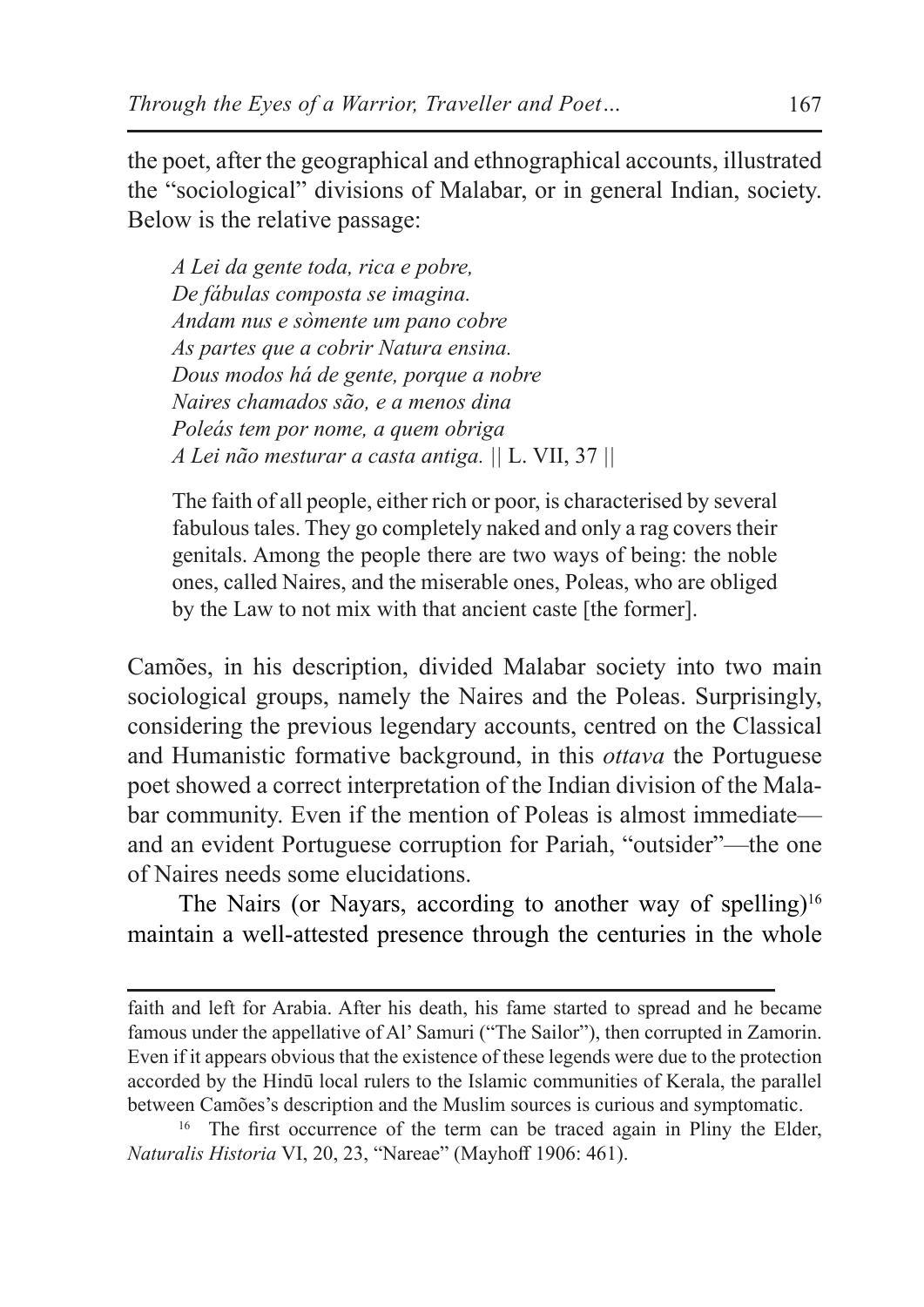Malabar area. European scholars erroneously identified them as members of the *kṣatriya* caste, due to the accentuated military connotation of this group. More properly, the Nayars are a group of India castes attentively studied by Kathleen Gough and Cristopher Fuller (Gough 1961; Fuller 1975). Examining the many subdivisions pertinent to this community, Gough observed that they are "not a unitary group but a named category of castes" (Gough 1961: 312). Historically, Nayar identity is organised around the *tharavad*<sup>17</sup> system, based upon several family units, related to the preponderant matrilineal organisation in Kerala, *marumakkathayam*. The importance of this Dravidic community was also connected to the elaborate marriage rituals— no longer performed nowadays—as the pre-pubertal *thalikettu kalyanam* or the *sambandham*, which allowed polygamy for men and, through the connection with the Nambudiri Brahmins, hypergamy for women (Fuller 1975: 296–302).

From an excerpt of stanza 38, the poet described the relation between the two groups, spotting one of the founding pilasters of the Hindū *dharma*, namely the contrastive polarity between purity and impurity, *śuddhi* and *aśuddhi*: 18

*[…] Pera os Naires é, certo, grande vício Destes serem tocados; de tal sorte Que, quando algum se toca porventura, Com cerimónias mil se alimpa e apura. || L. VII, 38 ||*

[...] verily, for the Naires is a great sin to be touched by them; if this happens by chance, they purify themselves with several ceremonies.

In referring to this traditional prescription, Camões, for the very first time in the descriptive section, showed a habit which will be examined

<sup>&</sup>lt;sup>17</sup> According to Gundert (Gundert 1872: 434), the term is listed with the meaning of "ancestral residence of land-owners" and, also, as "a house, chiefly of noblemen".

<sup>&</sup>lt;sup>18</sup> Monier-Williams (Monier-Williams 2005: 1082; 113) gives respectively the meaning of "cleansing, purification, purity" and "impurity".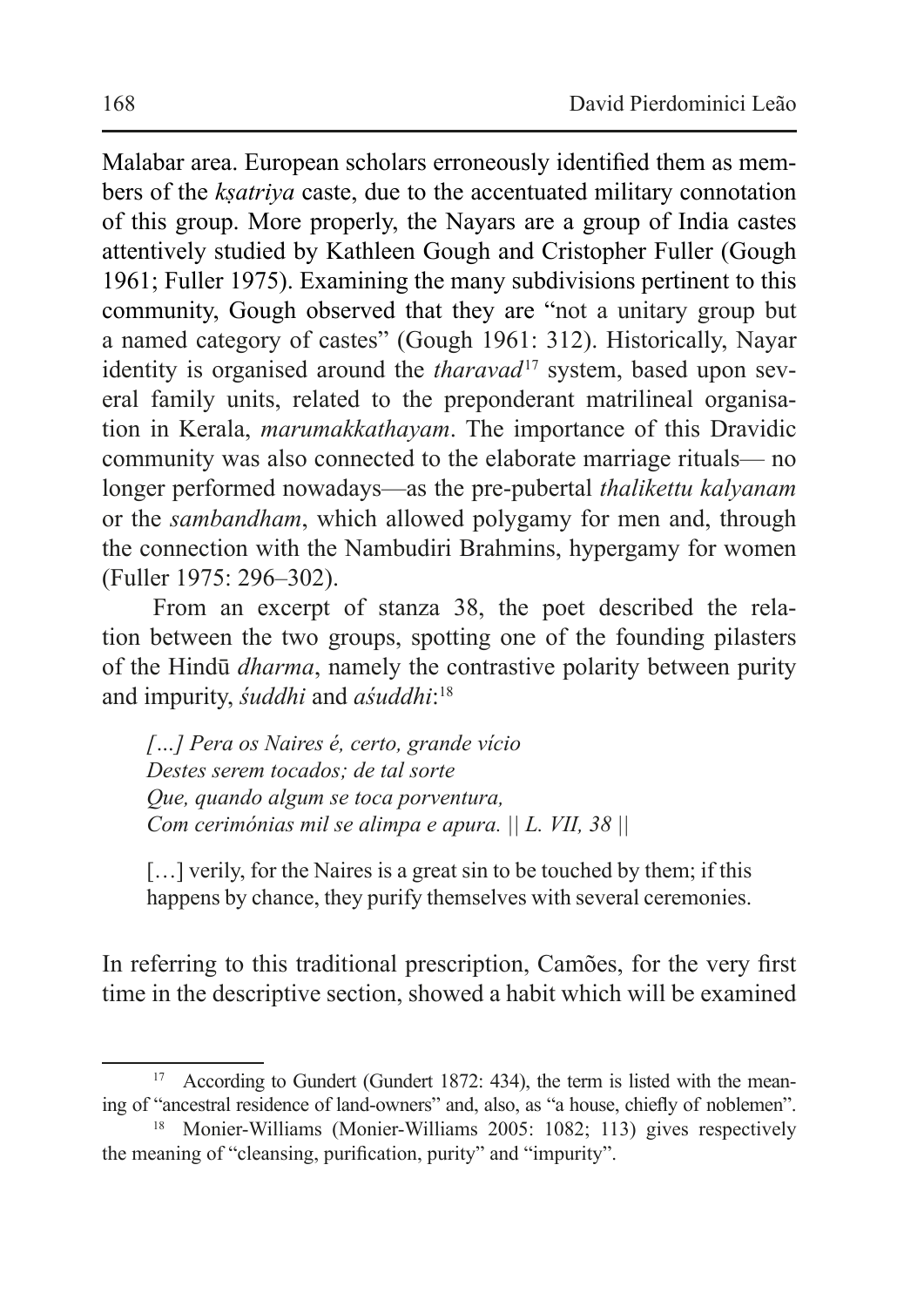even later and will be of the foremost importance for the aim of the present article. We should not forget that the Portuguese poet was a fervent Catholic, but, surprisingly, it cannot be stated that he judged or scorned the matter he was treating. The descriptive passages show beyond doubt a willingness to observe and understand Indian customs and tradition; in doing this, the author tried to analyse them resorting to his religious and cultural background. The alternation between purity and impurity in the Indian world is understood comparing it to the Judaic and Christian tradition, where "in the same way, the ancient Jews did not have contact with the Samarian people" ("*desta sorte o judaico povo antigo*/*não tocava na gente de Samária*…", *ottava* 39).

Monçaide went on with his description of Malabar society and India, a marvellous land in which the Portuguese sailors will find "strange/odd things" (wonders?).<sup>19</sup>

The last depiction is devoted to the religious customs of the Indian population; Camões did not directly observe rituals or ceremonies, but depicted a general outline of the performers and repositories of the religious practice, namely the Brahmins:

*Brâmenes são os seus religiosos, Nome antigo e de grande preminência; Observam os preceitos tão famosos Dum que primeiro pôs nome à ciência; Não matam cousa viva e, temerosos, Das carnes têm grandíssima abstinência. Sòmente no Venéreo ajuntamento Têm mais licença e menos regimento. ||* L. VII, 40 *||*

<sup>19</sup> In stanza 39 we find the term "*estranhezas*", which possesses highly pregnant in meaning, and referring to the marvellous character of India. Being far from a negative connotation, we will find the adjective "*estranho*", "strange, unfamiliar" referred to Vasco da Gama in *ottava* 49, in which Camões described the journey of the Portuguese travellers to the Zamorin Palace. The local people will observe the white "strange" men with curiosity and wonder. The play upon the meaning of the term seems to convey the character of the relation between the Portuguese and the Hindū populations, which must have appeared unfamiliar to each other.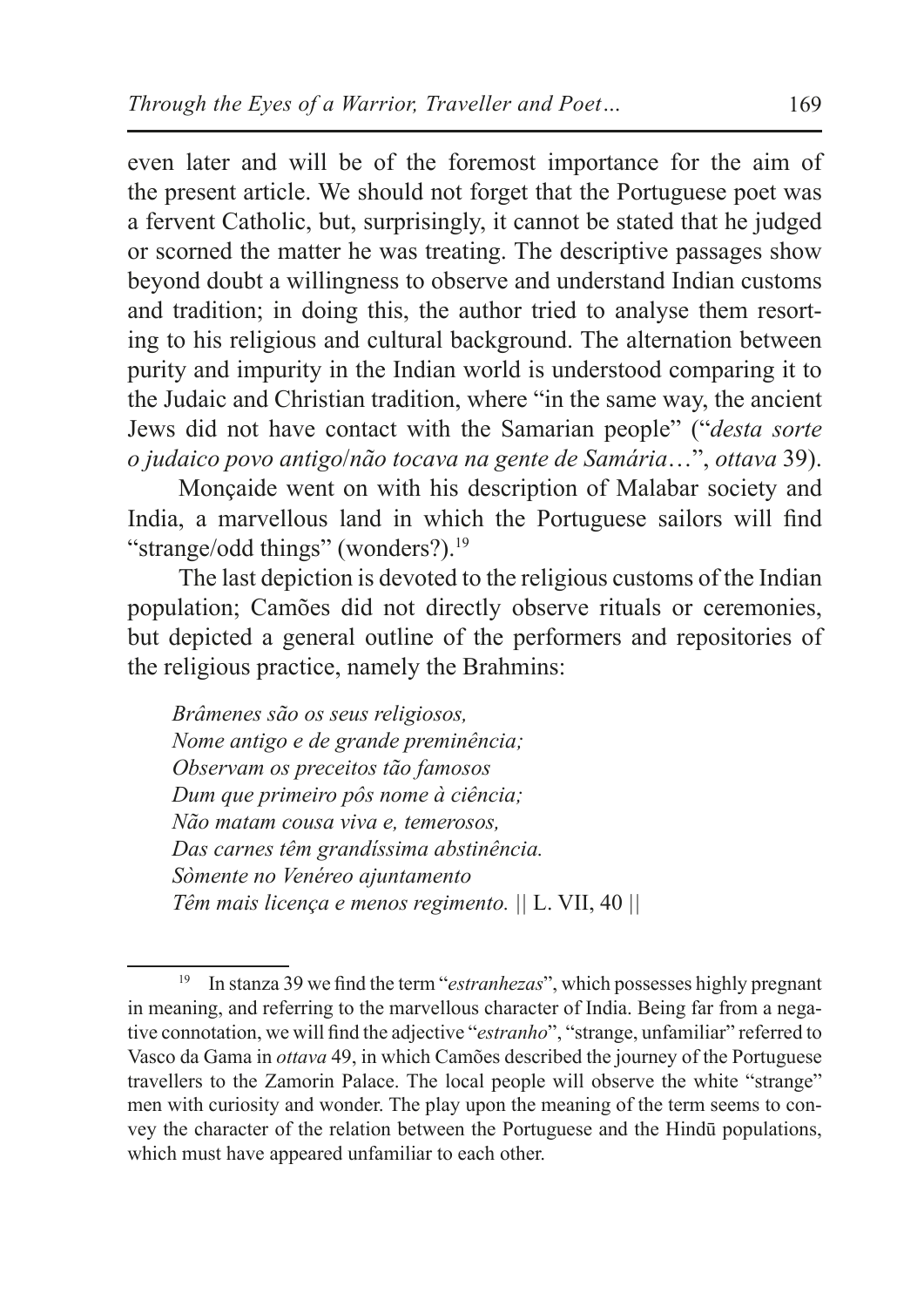Brahmins are their religious men, an ancient and pre-eminent name; they observe the renowned precepts of the first who created the science. They do not kill any living being and, respectfully, eschew meat; only in the sexual intercourse do they show debauchery.

It would be extremely suggestive if Camões referred directly to Indian terminology and names in these lines: the hint to "the first who created the science" could be referred to Brahmā or Bṛhaspati, the Sage who, according to the *Rgveda*, was born from the first light, who can drive away darkness and is traditionally considered as the *guru* of all Devas and the chief performer of all sacrifices.<sup>20</sup> "Science" appears evocative of *śāstra*; the last depreciative observation probably refers to the custom of polygamy among Hindū Brahmins, while the claim of non-violence is a clear and direct reference to the *ahiṃsā* principle.

In the second part of the seventh canto Vasco da Gama and his officials met with the Catual, the emissary from the Zamorin surrounded by a group of armed Nayars, who invited the sailors to the Palace of the ruler (*ottava*s 42–44). In their journey through Calicut, while conversing with the Catual, the Portuguese stopped in front of a temple and examined the decoration:

*Ali estão das Deidades as figuras, Esculpidas em pau e em pedra fria, Vários de gestos, vários de pinturas, A segundo o Demónio lhe fingia; Vêm-se as abomináveis esculturas, Qual a Quimera em membros se varia; Os cristãos olhos, a ver Deus usados Em forma humana, estão maravilhados. ||* L. VII, 47 *||*

<sup>20</sup> *Ṛgveda* IV, 50 (stanza 4): *bṛhaspatiḥ prathamaṃ jāyamāno maho jyotiṣaḥ parame vyoman* | *saptāsyastuvijāto raveṇa vi saptaraśbhiradyamattamāṃsi* ||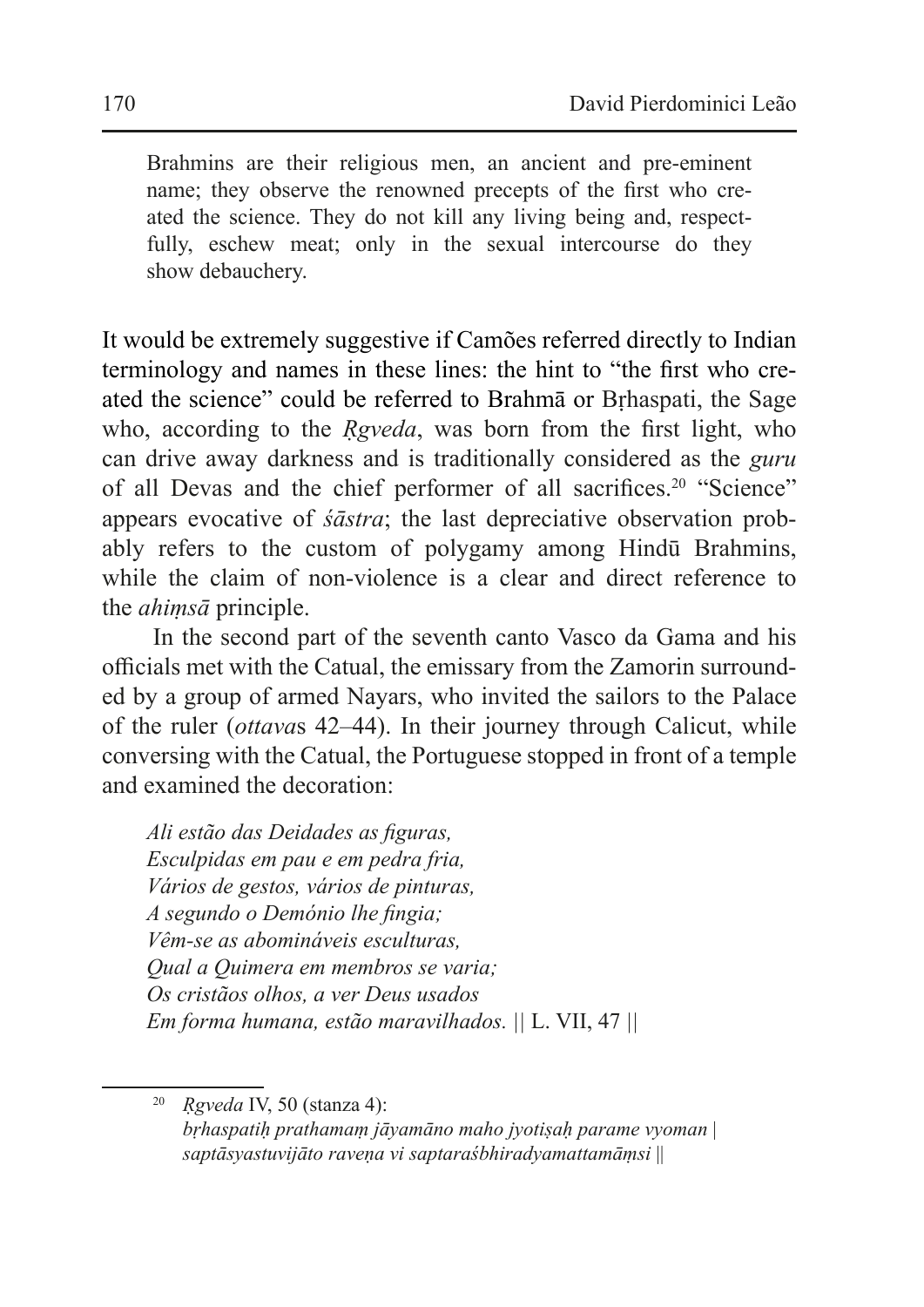There were images of deities engraved in wood and stone, manifold for gestures, different in their depiction, as the Devil/demon represented them [lit. "pretended them"]. Terrific sculptures were seen, as polymorphic Chimeras; the Christian eyes, used to seeing God in human form, are astonished/amazed.

This wonderful *ottava*—probably one of the most beautiful of the whole *Os Lusíadas*—depicts all themarvel and astonishment of the Portuguese voyagers in front of some temple decorations and representations of Hindū divinities. Recently, Michael Murrin (Murrin 2003) has briefly analysed this stanza, inserted in a wider perspective about the first encounters and mutual perception between the Portuguese and Indian local population at a religious level. Basing his observations on the objectivity of the first reports and journey relations as the diaries by Vasco da Gama—Murrin claimed:

[...] The Portuguese in their encounter with Hindus at Calicut or Kozhikode did not wonder because they made almost a complete religious identification of themselves with the Hindus. They never realized that Hindus were not Christians, nor during their visit of some months was the illusion ever dispelled. On their return to Lisbon the leaders of the expedition still identified Hindus as Christians […]. (Murrin 2003: 190)

Even before the first naval voyage of discovery, the Portuguese were aware of the existence and presence of Christians in India. This is confirmed by the several descriptions and accounts left by the traveller preceding Vasco da Gama, Pero de Covilhã, who, historically, is considered the first Portuguese figure to have reached Goa by ship and on foot. Analysing the primary original sources of the first encounter and visit of da Gama to the Zamorin, Murrin evidenced how the chroniclers extensively referred to the depictions and carvings on Hindū temples in Kerala as well as the way of worshipping and concluded how "the Portuguese did not object to the images as images but to the kinds of images they saw in the Hindu temple…" and, as a consequence in the Portuguese view, that "the Hindus were defective Christians"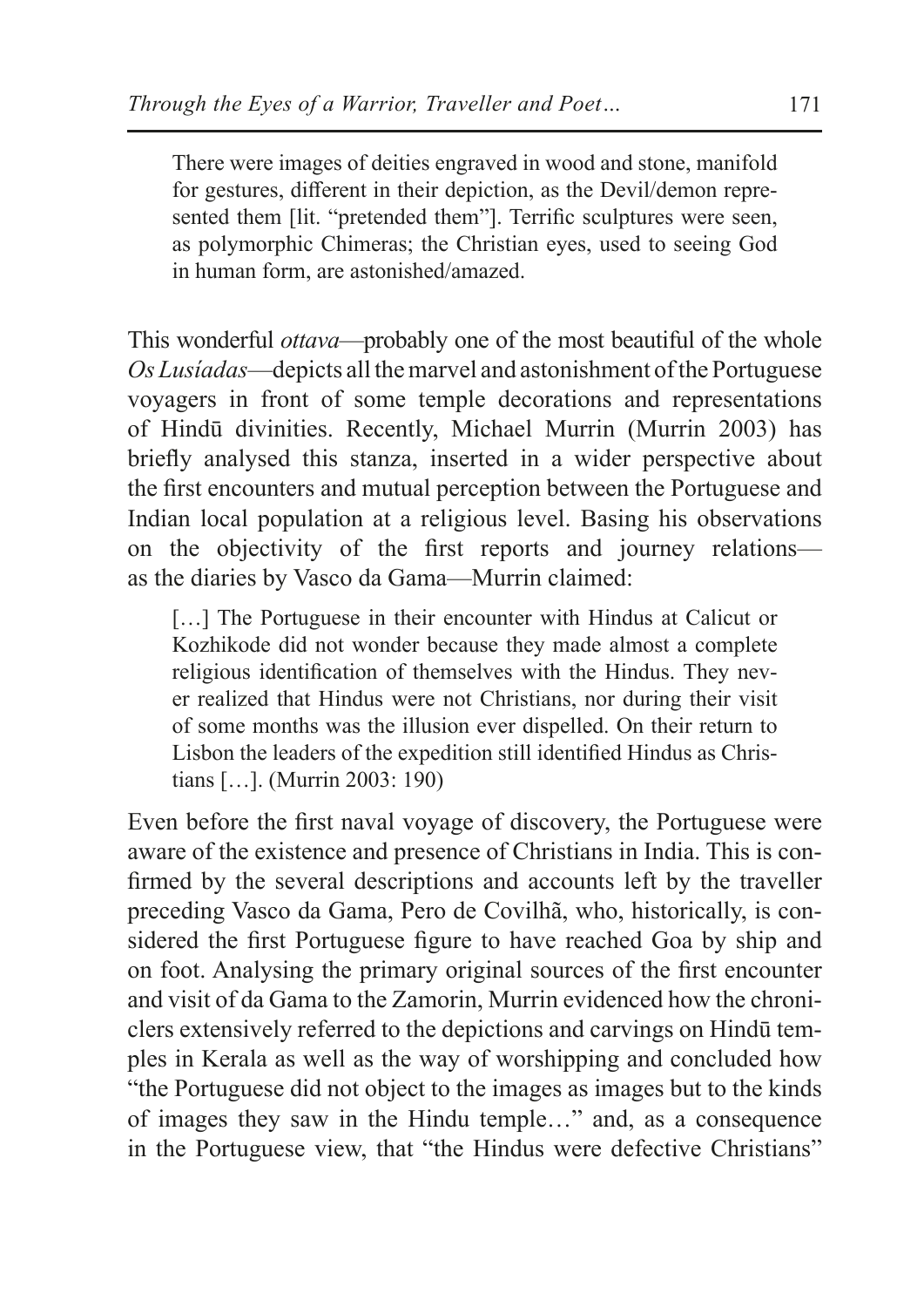(Murrin 2003: 195–196). In order to explicate and support his view, the scholar made use of the last examined stanza from *Os Lusíadas*. Trying to motivating this climate of mutual religious and identity misunderstanding, Murrin observed:

The poet Camões, who made an epic out of Da Gama's voyage, […] elaborated on this scene and provided a rationale for his reaction. In the epic the Portuguese see instead of paintings statues in wood or stone, some with repugnant shape. The statues seem wondrous to the Portuguese […] Camões, of course, was better informed than the author of the *Roteiro* yet the rationale he gives for the rejection turns on the same thing which troubled the earlier visitor. Hindus do not always preserve the human form in their statues, while the Portuguese in contrast are used to seeing God *only* in human form. The poet thus tacitly evokes both Genesis 1:27, the priestly claim that human beings were made in the image of God. God became man to save humankind. Statues like Ganesha with a human body and the head of an elephant would make no sense to a Christian. (Murrin 2003: 195)

In my opinion, I do think that Murrin's conclusion is not coherent to the poetic text of *Os Lusíadas*. Even if the analysis of the previous primary sources may evidence a condition of a Portuguese-Hindu religious misunderstanding, using a later—and poetical—document as a confirmation of these statements is not convincingly pertinent. The reason is obviously the most immediate: as we have previously seen during the biographical excursus, the poet spent almost seventeen years in India and we could easily imagine he gained a certain acquaintance with the cultural world surrounding him. Claiming a persistent mutual religious confusion in the poetical work of Camões is in an evident contrast with the analysed passages, in which, sometimes, the author shows a considerable knowledge of India and its traditions and its character of alterity. The *ottava* 47 depicts Portuguese travellers in front of the manifold representation of Hindū divinities, which are clearly perceived as *alter*—in the Latin sense of the term—"strange,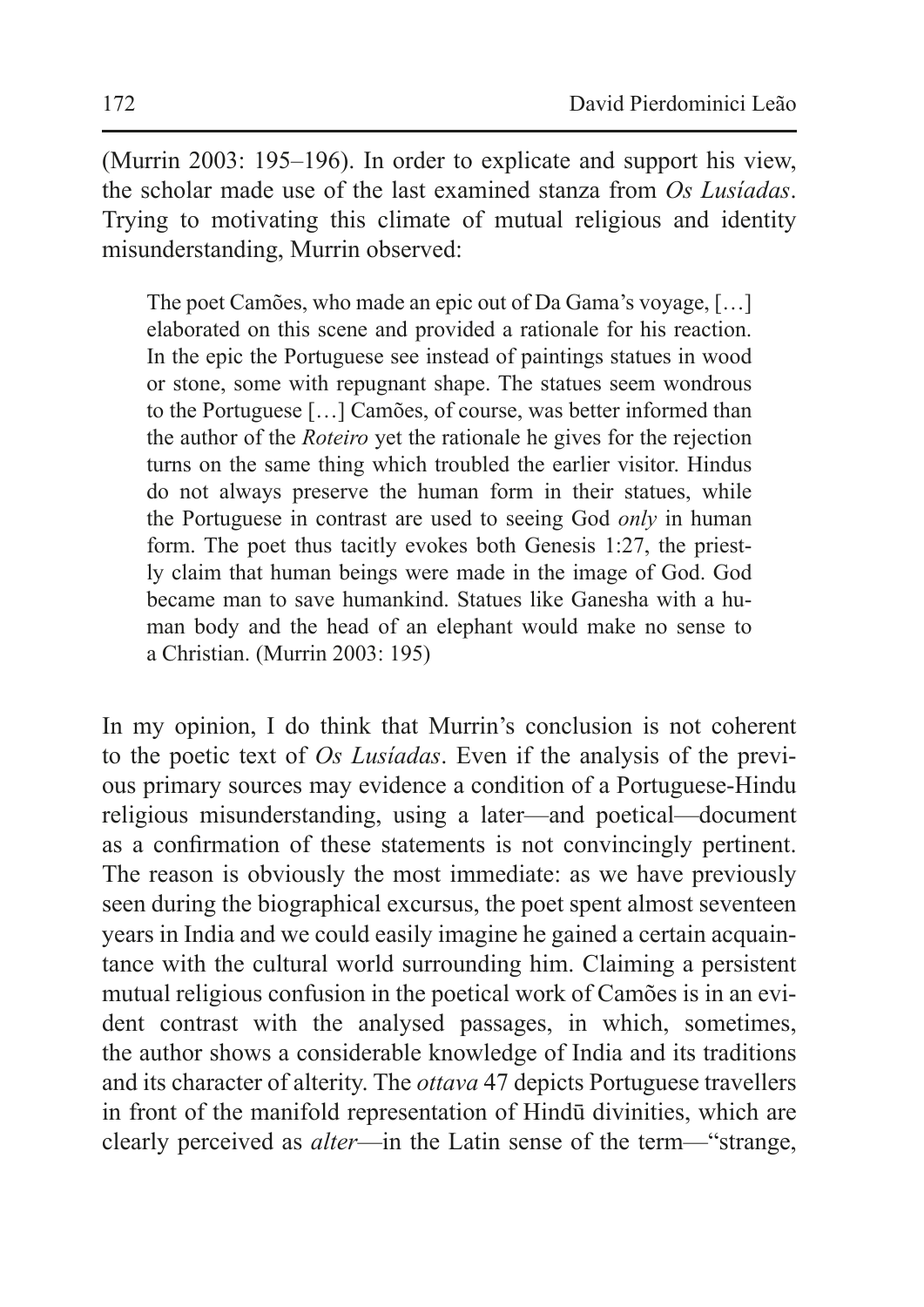odd, unfamiliar" and not as distorted abominations from Christian tradition. The astonishment of the foreign watchers in front of the "chimerical figures<sup>"21</sup> is mirrored also at the poetic level, where the distorted syntax of the stanza seems to imitate the marvel, the curiosity and, why not, the fright of the foreigners' "Christian eyes" in front of a new and inexperienced world as is India of "*remoda antiguidade*" ("distant antiquity", *ottava* 51).

Moreover, this first real encounter between the Portuguese-Christian and Hindū realities is immediately after (stanza 48) glossed by Camões according to the usual custom of comparing new traditions to already pre-existent ones in the poet's educational horizon. Below is *ottava* 48:

*Um, na cabeça cornos esculpidos, Qual Júpiter Amon em Líbia estava; Outro, num corpo rostos tinha unidos, Bem como o antigo Jano se pintava; Outro, com muitos braços divididos, A Briareu parece que imitava; Outro, fronte canina tem de fora, Qual Anúbis Menfítico se adora. ||* L. VII, 48 *||*

One has horns on the head, as Zeus Ammon in Africa; another has several faces on one body, as the ancient Janus was represented. Another one with many arms seemed to imitate the giant Briareus; another appears with a canine head, as Anubis in Memphis was worshipped.<sup>22</sup>

<sup>21</sup> The expressions "*abomináveis esculturas*" and "*Quimera*"—from the celebrated monster of Ancient Greek mythology—could have several explanations. First of all, it can be referred to the manifold and, as every scholar of Indology knows, various iconography of the Indian pantheon. The almost animalistic character of the representations in stanza 47 can also be interpreted as a reference to the *nāga*s or other theriomorphic minor divinities from classical Hindū or Dravidian traditions.

<sup>&</sup>lt;sup>22</sup> If we follow Murrin's interpretation, that in the Portuguese perception Indian identity and traditions were viewed as a simple aberrant distortion of Christianity, we would logically expect Camões to compare Hindū representations to some corresponding ones drawn out from the Catholic tradition (as, for instance, in the case of Saint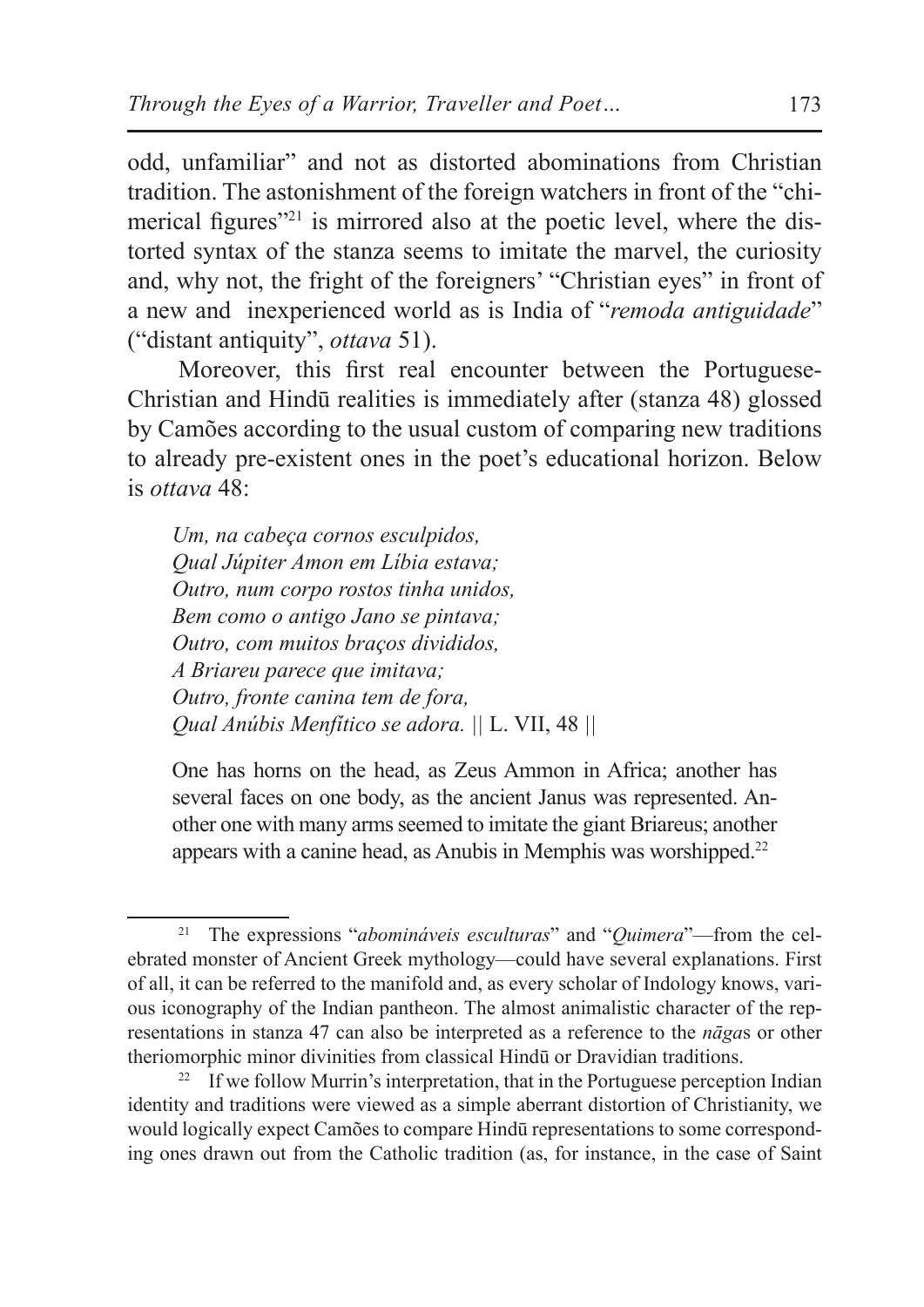The rest of the seventh canto (stanzas 49–77) will be devoted to the description of the official meeting of Vasco da Gama and the Portuguese sailors with the Zamorin court.

Having finished the study of *ottava*s concerning the description of India and its world, it would be beneficial to sum up and draw some conclusions. From the above analysis, it will appear evident how the attitude of Camões in observing the Indian reality can be divided according to two main dynamics. The first one derives from the academic and educational formation of the poet, centred on the influence from the Classical tradition and geography—ubiquitous during the Renaissance era. It would be enough to think about the deep presence of passages retrieved from the Roman authors and centred on the traditional Ptolemaic topography. But, it would not be improbable to presume a personal experience and direct observation by such a traveller as Camões of the Indian world.

Even being first of all a Christian man talking about "*bárbaro gentio*" ("barbarian people", *ottava* 49), the poet never shows disgust or harsh judgement against its poetical matter. In *Os Lusíadas*'s pages it seems that the Portuguese are in front of something greater than them: they have truly discovered a new world and they are looking at it with surprise and curiosity, a curiosity which is undoubtedly shared by Camões. Before being a warrior and a poet, Camões was a real traveller: he observed, described (and he was quite correct in his depictions) and tried to understand, comparing what he had probably seen to what he knew, with a constant play of cross-references.

In my opinion, there is even something more. The last stanzas of the canto are dedicated to personal considerations by the poet, who interrupted the fictional narration of the historical matter to lament his tragic situation and his fate, as we would remember from the biographical excursus. *Ottava*s 81 and 85 are of the foremost interest:

Christophorus, depicted with a dog's head). Probably not without reason, the comparison is taken by the Christian poet from the Pagan world!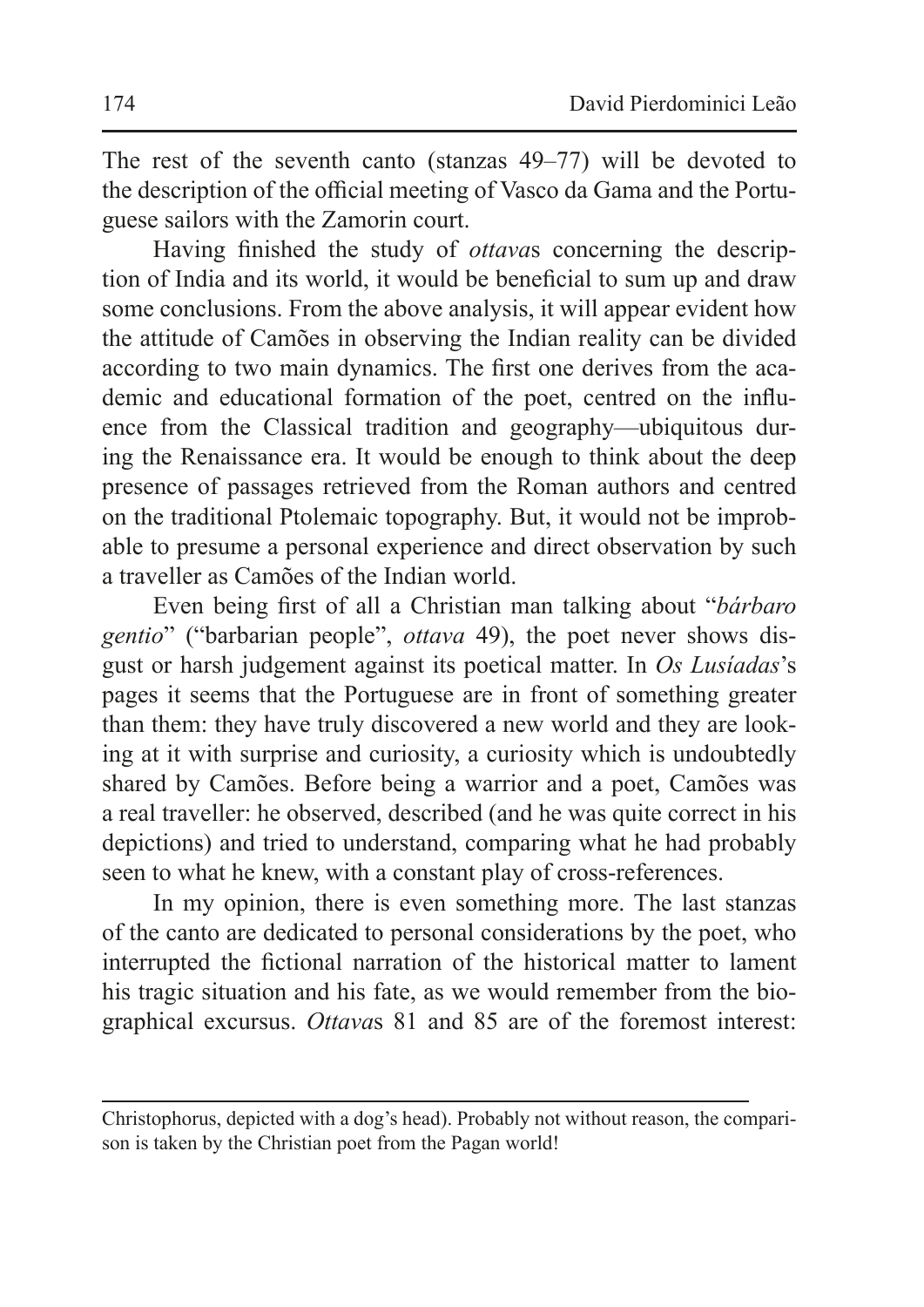*E ainda, Ninfas minhas, não bastava Que tamanhas misérias me cercassem, Senão que aqueles que eu cantando andava Tal prémio de meus versos me tornassem:*... || L. VII, 81 ||

*Nenhum que use de seu pode bastante Pera servir a seu desejo feio, E que, por comprazer ao vulgo errante, Se muda em mais figuras que Proteio. Nem, Camenas, também cuideis que cante Quem, com hábito honesto e grave, veio, Por contentar o Rei, no ofício novo, A despir e roubar o pobre povo! ||* L. VII, 85 *||*

Moreover, my Nymphs, it was not enough that so harsh miseries persecuted me, which those I celebrated threw me in because of my verses… (81).

Nobody who uses his power to satisfy dishonest desires, nobody who, pleasing fickle people, sloughs like manifold Protheus. Camenas! You do not want me to celebrate anybody who, with honest semblance, in new appointments, fleece and robe the people to satisfy the King! (85).

Portuguese scholars (as in Cidade 2007: 429, note for *ottava* 85, 5–6) tend to interpret the expression "anybody who, with honest semblance, in new appointments, fleece and robe the people to satisfy the King" with an indirect allusion to two powerful characters of the Portuguese history of that time, the Gonçalves da Câmara brothers, *protégée* of the King Dom Sebastião I. Particularly hostile to Camões, they were religious men, as the periphrasis "*com hábito honesto e grave*" seems to allude to here. Anyway, what would have been the purpose to attack these figures in a poetical portion devoted to India? Traditionally, Camões is acknowledged to be the author of a satirical piece, entitled "*Disparates na Índia*" ("Madness in India"; Cidade 1973: 86–91), dated to 1555, in which the poet denounced Portuguese violence towards and abuse of the Indian population of Goa, because of which he was exiled to Macao, officially under diplomatic appointments by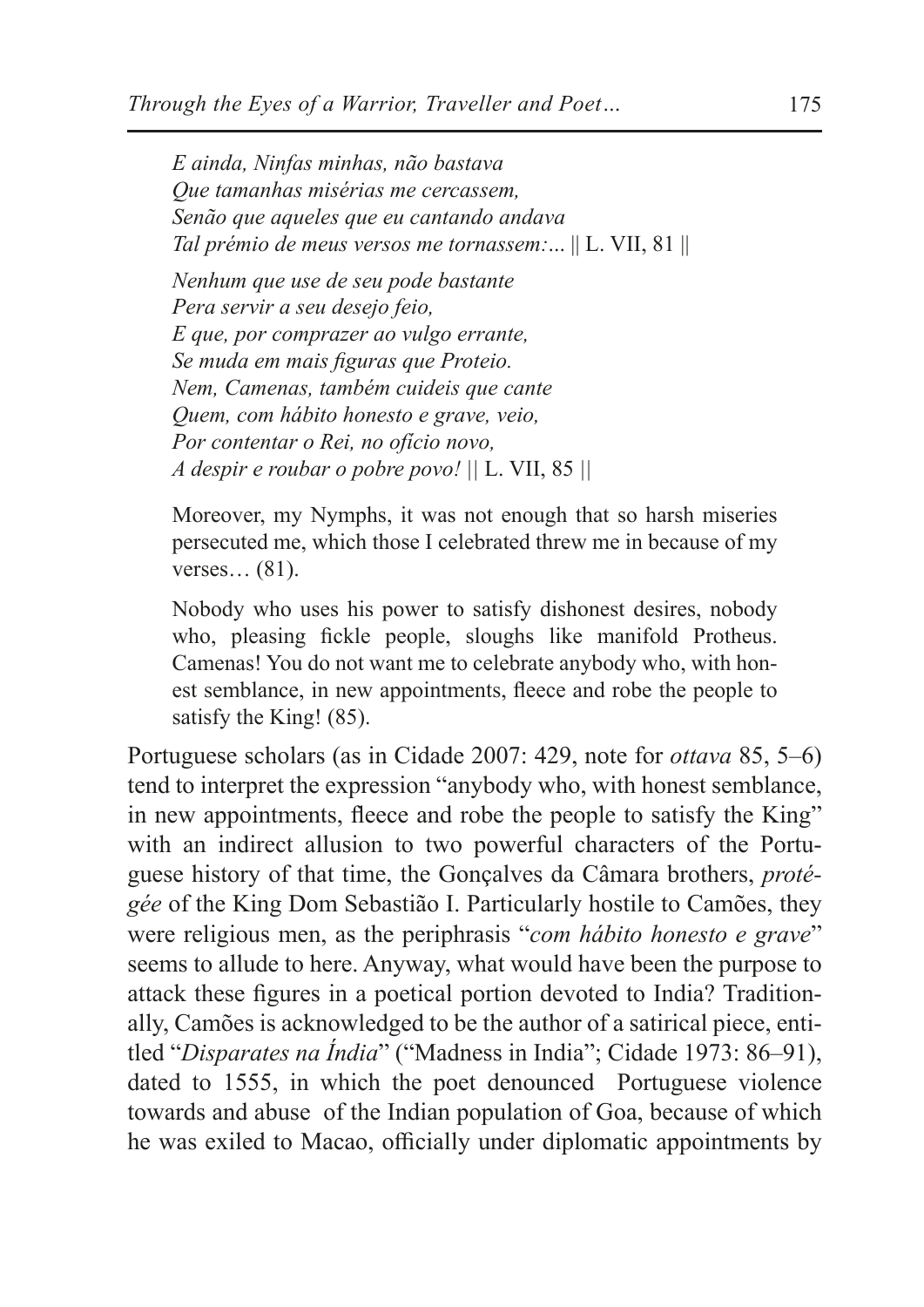the Governor Dom Francisco Barretto (de Carvalho Nunes: 2012).<sup>23</sup> It seems probable that the same assertions in *Os Lusíadas* can be equated to the same accusations perpetrated by Camões in his satire. If this interpretation would be acceptable, we can observe a critique by a Portuguese poet against the Portuguese authorities of Goa; Camões then would not be only a Christian poet who described India and looked at it with an amazed and curious eye, but who also criticised his own people for its savagery against the local population.

The essence of "crossing boundaries" is abundantly present in the poet's verses and their elaboration; Camões's travels were not only a crossing of physical boundaries, but they were an attempt to understand a different culture. He was a foreigner who tried to overstep or use his own background to meet with and discover "again" a new world, which constitutes the essence of every journey.

The world and the experience which Camões and the Portuguese have found, its beauty and "*estranhezas*" is beautifully synthesised by the wonderful words of Vasco da Gama to his crew at seeing the Keralan coast:

*Esta é por certo a terra que buscais Da verdadeira Índia, que aparece; E, se do mundo mais não desejas, Vosso trabalho longo aqui fenece. ||* L. VI, 93 *||*

This is certainly the land you were looking for, the authentic India, which you now see; and if you do not desire anything more from the world, here all your long fatigues reach the end.

<sup>&</sup>lt;sup>23</sup> This seems highly probable, considering the dating of the work and the rule of the Governor, the same Governor celebrated by Camões with the *Auto de Filodemo*. See note 4.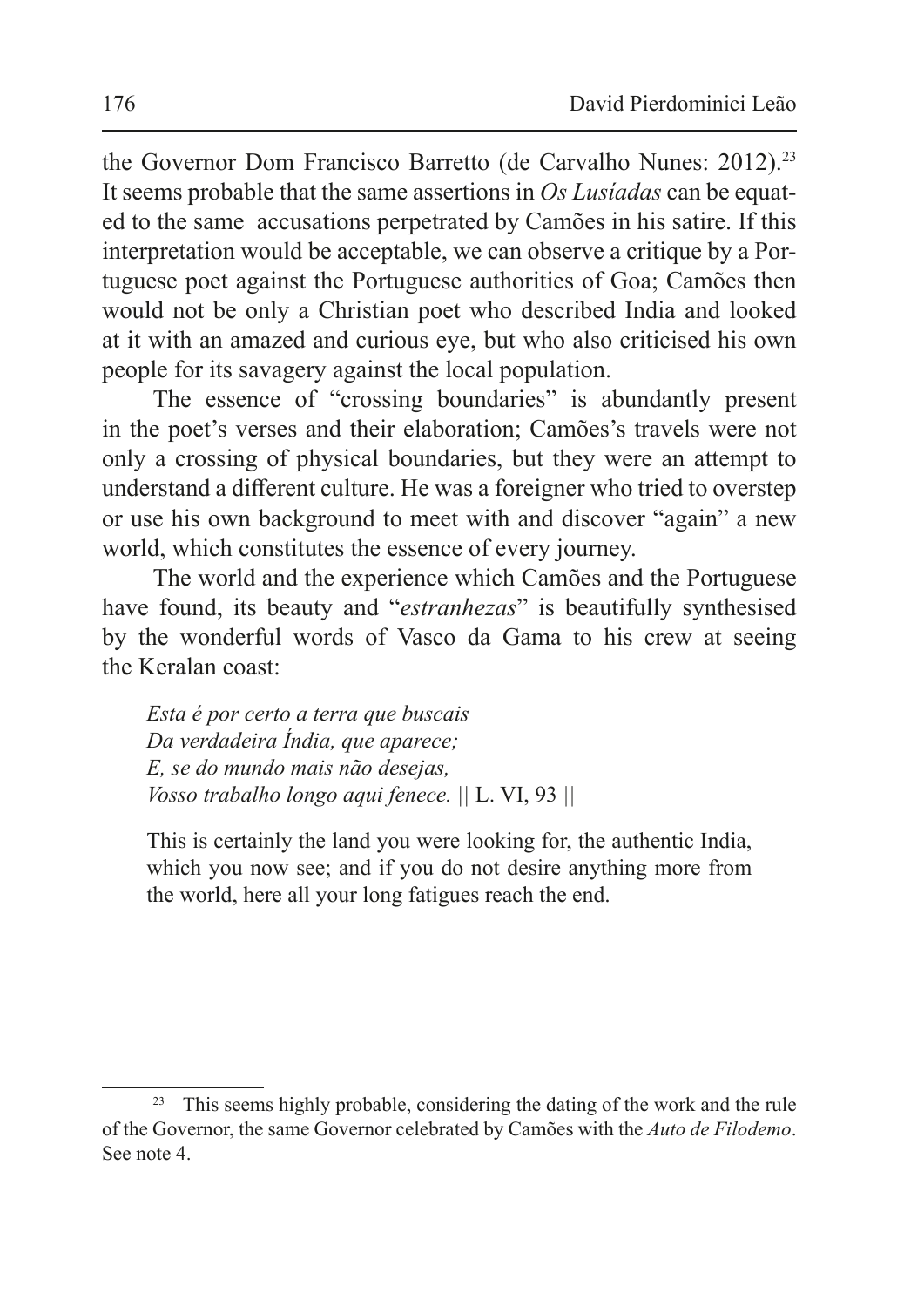## **References**

#### **Primary sources**

- Cidade, H. (ed.) 1973. *Luís de Camões: Lírica*. Rio de Mouro: Círculo de Leitores.
- —. 2007. *Luís de Camões: Os Lusíadas*. Rio de Mouro: Círculo de Leitores.
- Camões, L., de 1572. *Os Lusíadas* (*Os/ Lusiadas/ de Luis de Ca/ mões/ Com privilegio/ Real/ Impressos em Lisboa, com licença da/ Sancta Inquisição, & do Ordina/ rio: em casa de Antonio/ Gõçalves/ Impressor/ 1572)*.Retrieved from: https://archive.org/details/oslusiadasdeluis00cam [18.10.2019].
- Gibb, H. A. R. (transl.). 1994. *The Travels of Ibn Battuta A.D 1325–1354*, Vol. IV. London: The Hakluyt Society.
- Mayhoff, K. F. T. and L. von Jan (eds). 1906. *C. Plini Secundi Naturalis Historia Libri XXXVII*. Leipzig: Teubner.
- Ravenstein, E. G. (ed. and transl.). 1898. *A Journal of the First Voyage of Vasco da Gama, 1497–1499*. London: The Hakluyt Society.
- *Ṛgveda, with the Commentary of Sāyaṇāchārya, vol. II (2–5 Maṇḍalas)*. 1936. Poona: Vaidika Samshodhana Maṇdala. 1936.
- Travillian, T. T. (ed.). 2015. *Pliny the Elder. The Natural History Book VII (with Book VIII 1–34)*. London: Bloomsbury Latin Texts.
- Zain Al Din. *Tuhfat al Mujahii*. Deccan, Hyderabad. s.d.

#### **Secondary sources**

- Ames, G. J. 2008. *The Globe Encompassed: The Age of European Discovery (1500 to 1700)*. New York: Pearson.
- Burton, R. B. 1881. *Camoens: His Life and His Lusiads*. London: Bernard Quartich.
- De Carvalho Nunes, V. 2012. "Disparates" ou o bom senso de Camões?. In: S. Pereira and M. Ferro (eds). *Actas da VI Reunião Internacional de Camonistas*. Coimbra: Universidade de Coimbra: 281–287.
- Fuller, C. J. 1975. The Internal Structure of the Nayar Caste. In: *Journal of Anthropological Research*, 31(4): 283–312. https://doi.org/10.1086/ jar.31.4.3629883.